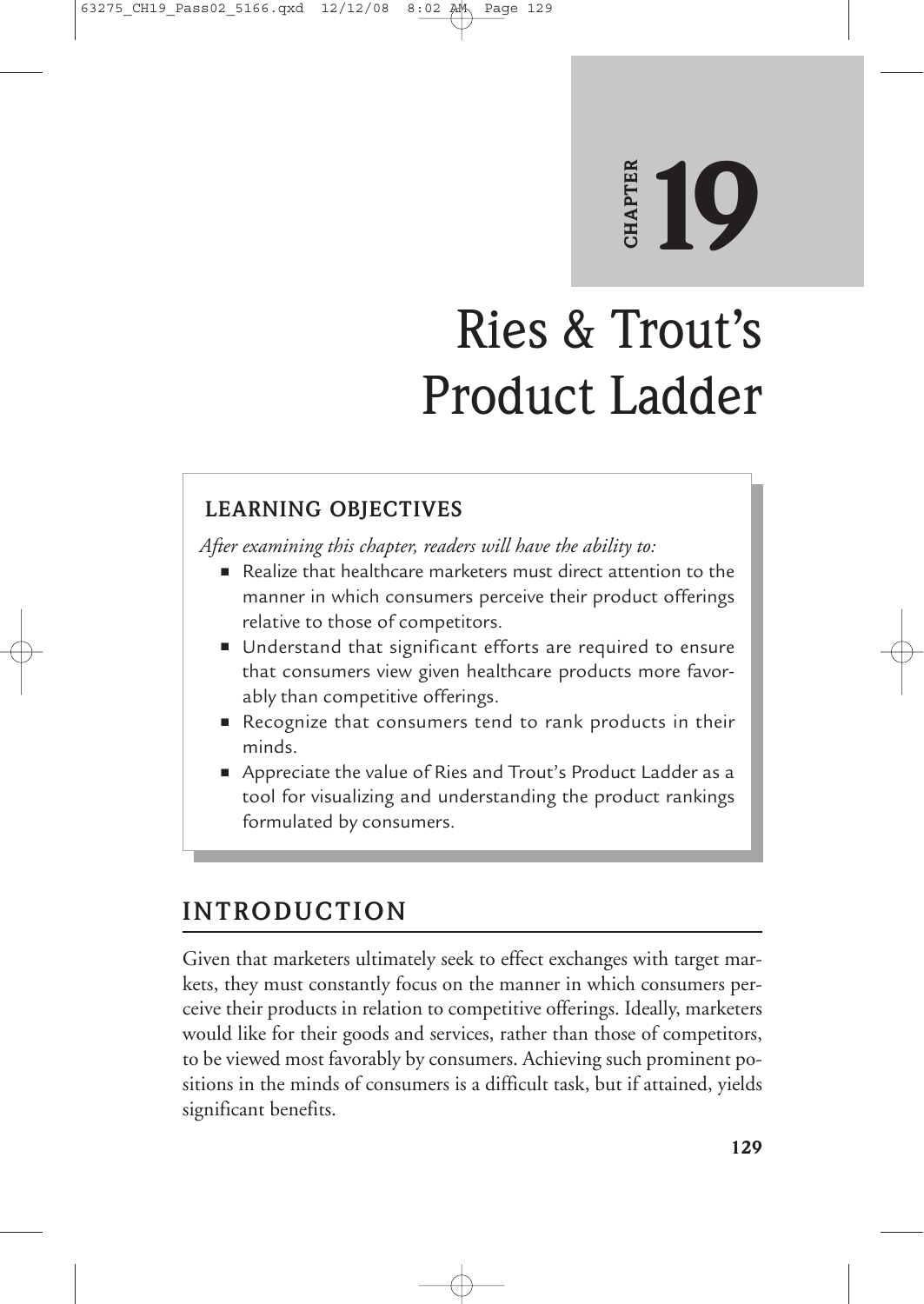#### 130 CHAPTER 19 RIES & TROUT'S PRODUCT LADDER

For insights into attaining such lofty positions in the minds of consumers, marketers frequently refer to the Product Ladder, a useful tool developed by Al Ries and Jack Trout. Illustrated in Figure 19-1, the Product Ladder consists of an outline of a human head, representing a consumer's mind, with a ladder situated inside, representing the consumer's rank order of brands within a particular product category.

Ries and Trout developed the Product Ladder to illustrate that, given the limitations of the human mind coupled with the proliferation of available goods and services in the marketplace, consumers are forced to rank products in their minds.

These rankings can be depicted as a series of ladders in the minds of consumers, with each ladder representing a different product category and each step representing a different product brand. Products situated on



From Positioning: The Battle for Your Mind, 20th anniversary ed. by Al Ries and Jack Trout. Copyright © 2001, 1981 by The McGraw-Hill Companies, Inc. Published by McGraw-Hill. Reproduced with permission of The McGraw-Hill Companies.

**FIGURE 19-1** Ries & Trout's Product Ladder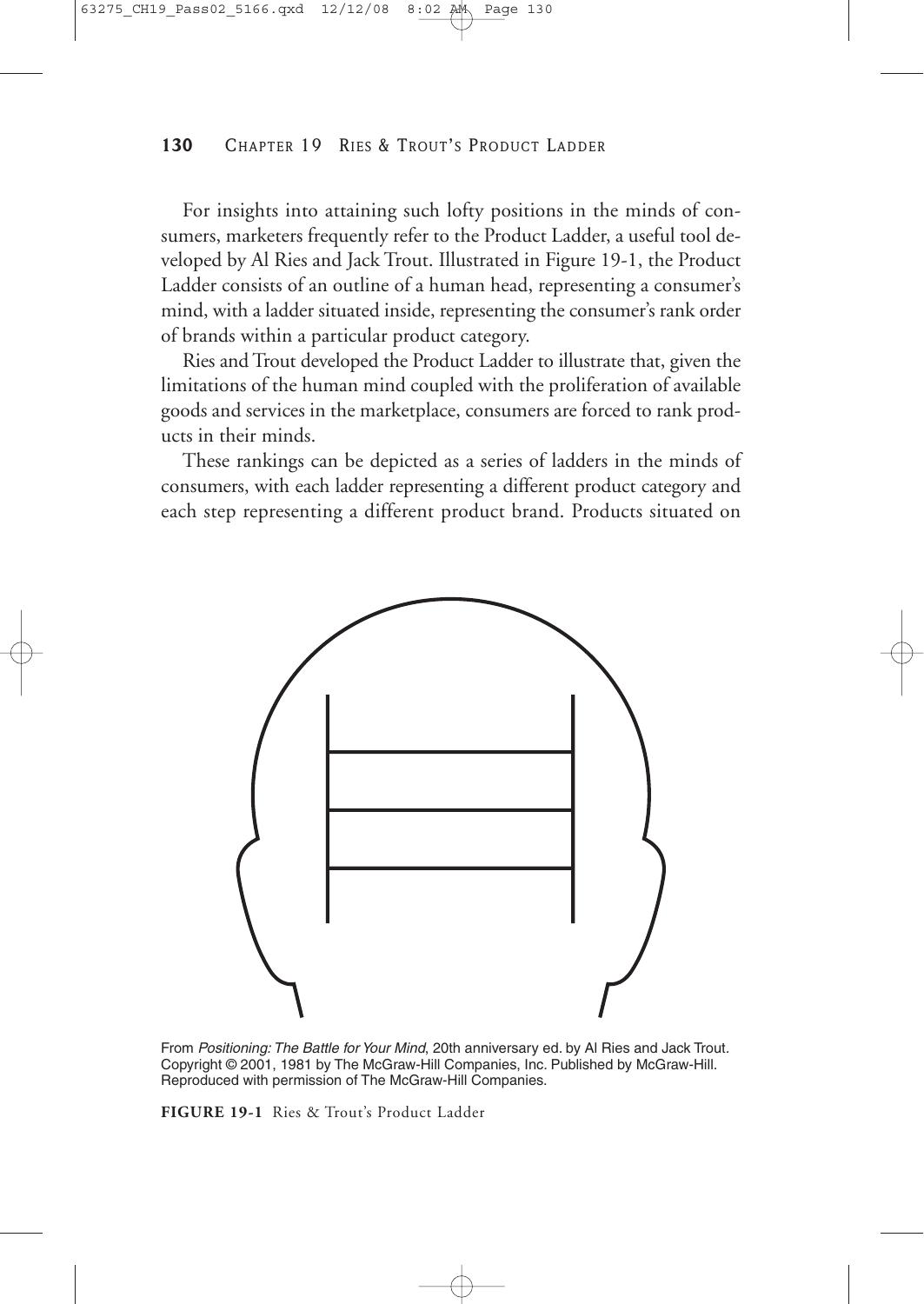higher steps rank higher in the minds of consumers than products situated on lower steps.

Product Ladders may consist of as few as one step to many steps, although Product Ladders with seven or more steps are considered to be quite lengthy. Product Ladders are also consumer-specific—they are based on the particular views of given individuals.

Some consumers may not be aware of brands within particular product categories and would, therefore, not possess associated Product Ladders. Consumers who, for example, have never had a need for surgery may not possess a Product Ladder for surgical services. When consumers develop needs for unfamiliar goods and services, however, Product Ladders form rather quickly as consumers actively solicit information regarding given product offerings through both formal and informal channels.

# **OPERATIONAL MATTERS**

To assess products using the Product Ladder, marketers simply (1) identify the product category to be evaluated, (2) gather data pertaining to the consumer perceptions of product brands within the identified category, and (3) construct a Product Ladder that is representative of the findings. This visual representation is then analyzed to gain product insights.

Figure 19-2 presents a series of Product Ladders illustrating a particular consumer's perceptions regarding a variety of healthcare offerings; namely, medical centers, medical clinics, and assisted living centers. The products occupying the top rungs of these Product Ladders represent those offerings that, in their respective product categories, the consumer views as most favorable. Products at lower levels, however, are not as highly regarded by the consumer.

Of course, these particular Product Ladders represent the perceptions of only one individual whose views may or may not coincide with prevailing perceptions in the market. Marketers seeking more extensive, and thus useful, perspectives of consumer perceptions would need to acquire representative samples of product rankings for given product categories from targeted consumers. The data could then be aggregated and used to construct "market representative" Product Ladders that marketers could, in turn, use to determine strategic and tactical priorities.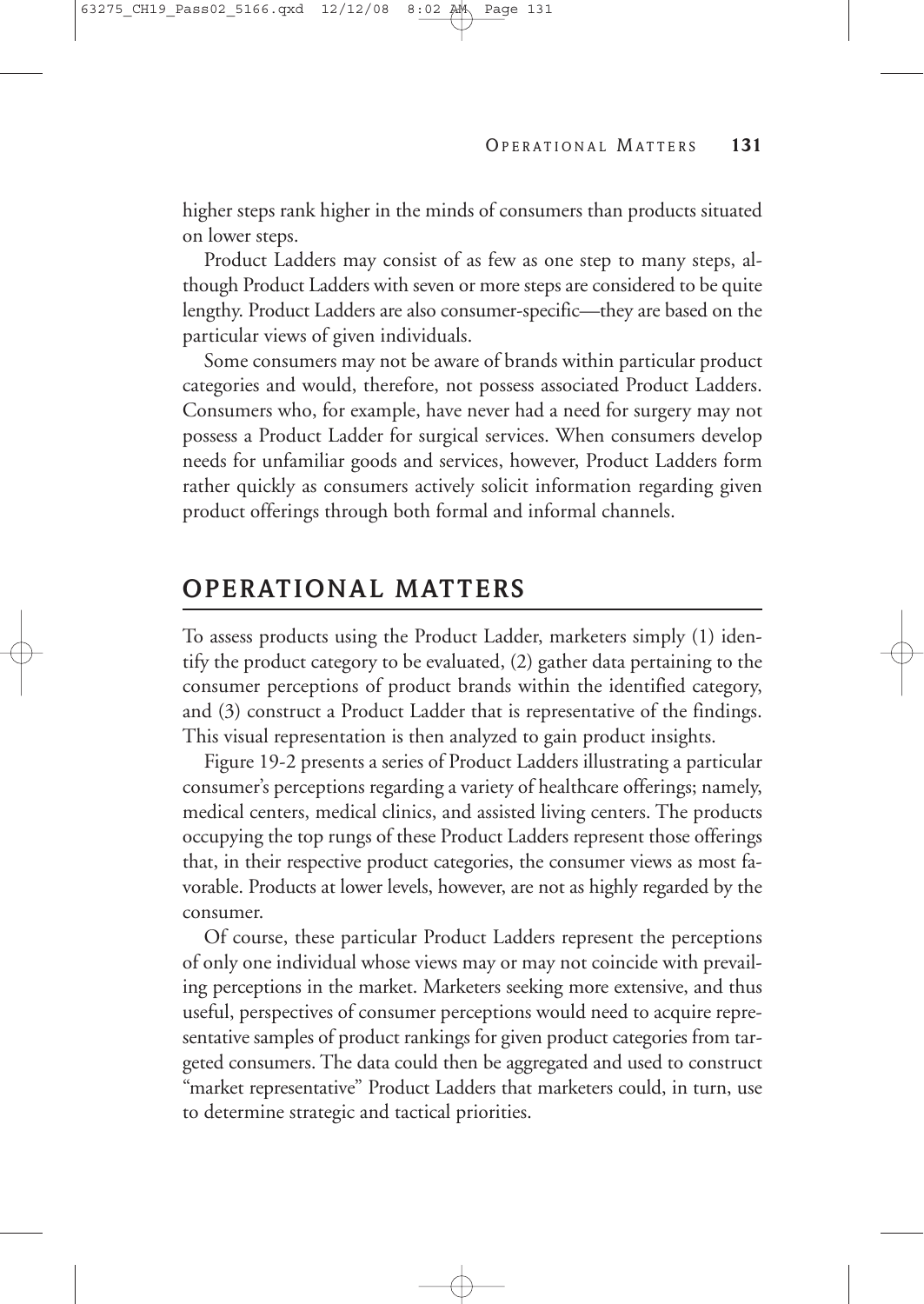

### 132 CHAPTER 19 RIES & TROUT'S PRODUCT LADDER



Constructed using design methodologies in Ries, Al, and Jack Trout. Positioning: The Battle for Your Mind. 20th anniversary ed. New York: McGraw-Hill, 2001.

**FIGURE 19-2** A Series of Product Ladders for Health Offerings

# **MOVING UP THE PRODUCT LADDER**

Marketers whose products occupy lower-level positions face an extremely difficult challenge as they pursue the top steps of Product Ladders. Although the outright dislodging of top-rung brands is usually impossible, marketers can make inroads toward these positions by relating their products to market leading offerings.

A newly established medical clinic, for example, might feature in its advertisements its enhanced scope of services in relation to the market's leading clinic. A pharmaceutical firm might tout in its advertisements that its pain reliever works faster than the leading product. Sales representatives for a durable medical equipment manufacturer might tout their product line's enhanced durability, better warranty, and more comprehensive customer support policy relative to the market leader's offerings. By relating lowerrung products to market leading offerings, marketers exploit consumer familiarity to leverage their own product positions.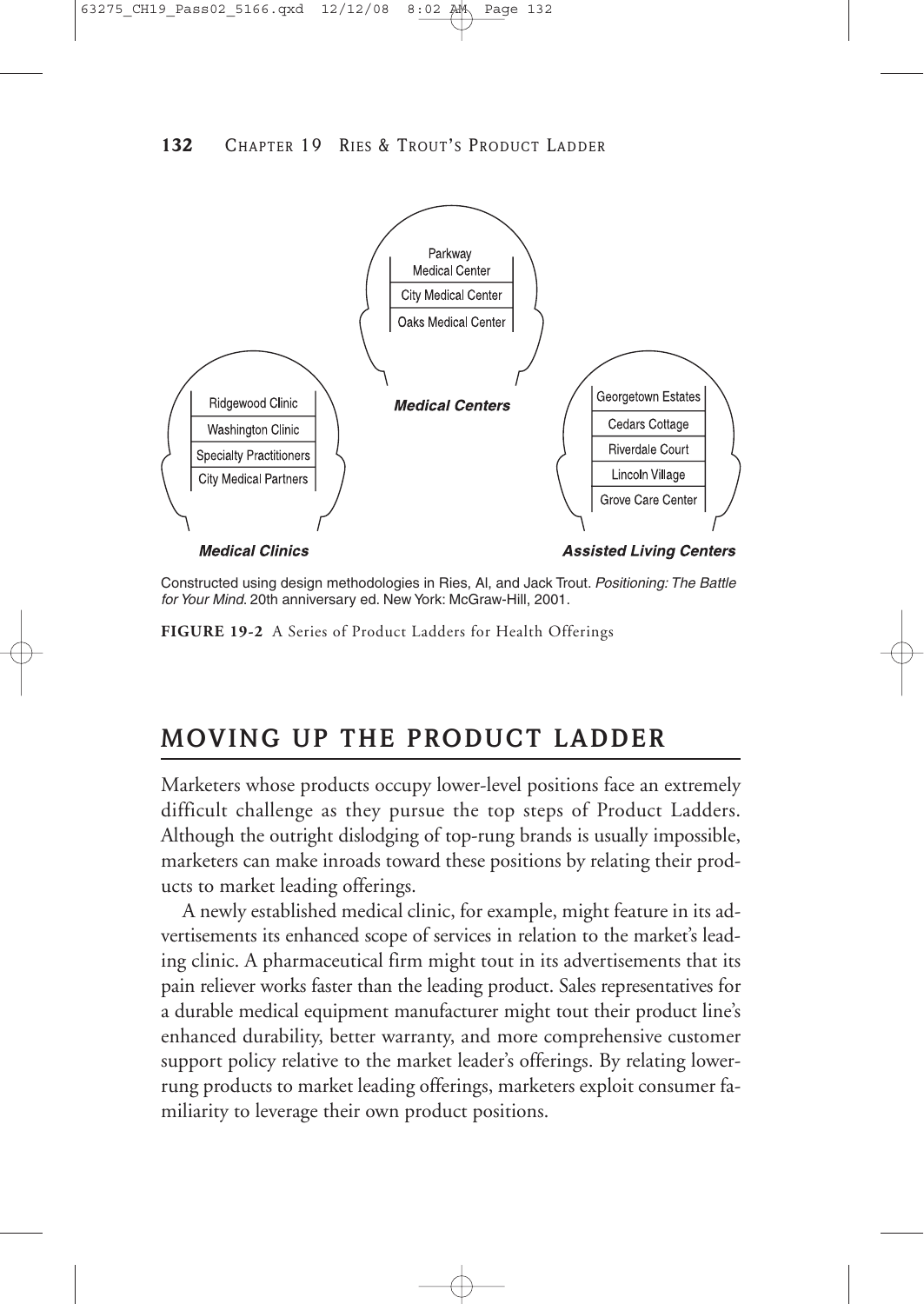# **NEW PRODUCTS & THE PRODUCT LADDER**

It should be mentioned that when marketers introduce *new-to-the-world products*, those products that define entirely new product categories never before offered to the public, consumers must formulate new Product Ladders in their minds. Marketers can assist consumers in the construction of these new Product Ladders by relating totally new product offerings to existing products. Ries and Trout note that this approach was used with the introduction of the automobile, which was initially referred to as a "horseless" carriage, allowing consumers a familiar point of reference to understand and evaluate the new-to-the-world product offering. Once again, marketers exploit familiarity to gain a foothold in the minds of consumers.

# **SUMMARY**

Ries and Trout's Product Ladder provides marketers with a useful tool for understanding the manner in which consumers perceive products in relation to competitive offerings. Notably, this tool directs attention to the fact that consumers rank products in their minds, with higher rankings indicating more favorable product offerings. The useful insights generated by the Product Ladder provide great assistance to marketers in their endeavors to achieve prominent positions for their product offerings in the minds of consumers.

# **EXERCISES**

- 1. Define and comprehensively discuss Ries and Trout's Product Ladder, providing insights regarding its uses, features, meaning, and value, accompanied by an appropriate illustration. Be sure to include in your discussion an overview of the instrument's importance as a target marketing device in the healthcare industry.
- 2. Secure a copy of a telephone directory for a municipality of which you are familiar. Select a particular medical category (e.g., eye surgery centers, nursing homes, etc.) and view the listings provided in the directory. Then, based on your knowledge of the given establishments,